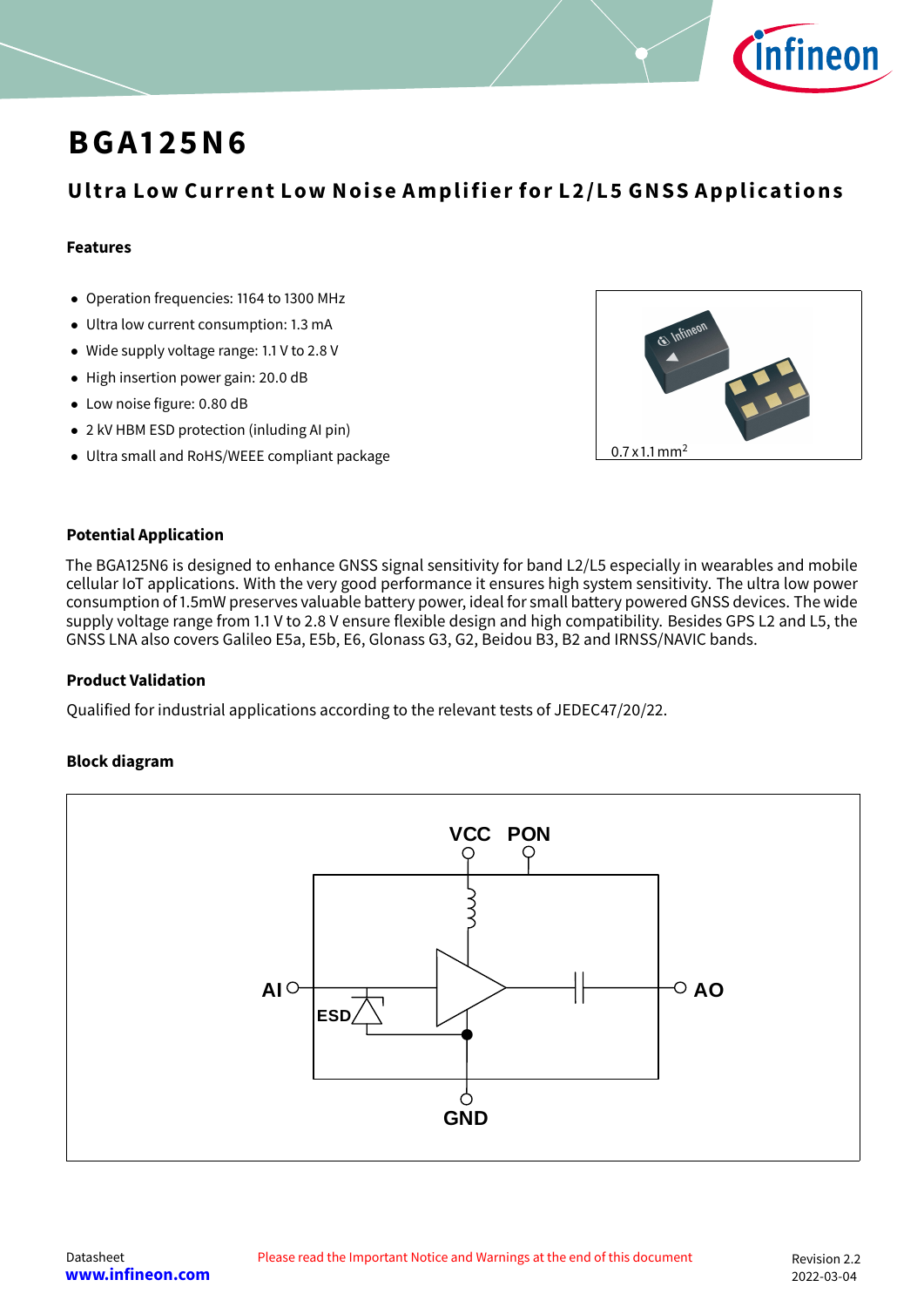## **Ultra Low Current Low Noise Amplifier for L2/L5 GNSS Applications**

**Table of Contents**

## **Table of Contents**

<span id="page-1-0"></span>

| <b>Table of Contents</b>     |   |
|------------------------------|---|
| 1 Features                   | 2 |
| 2 Maximum Ratings            | 3 |
| 3 Electrical Characteristics | 4 |
| 4 Application Information    | 7 |
| 5 Package Information        | 9 |
|                              |   |

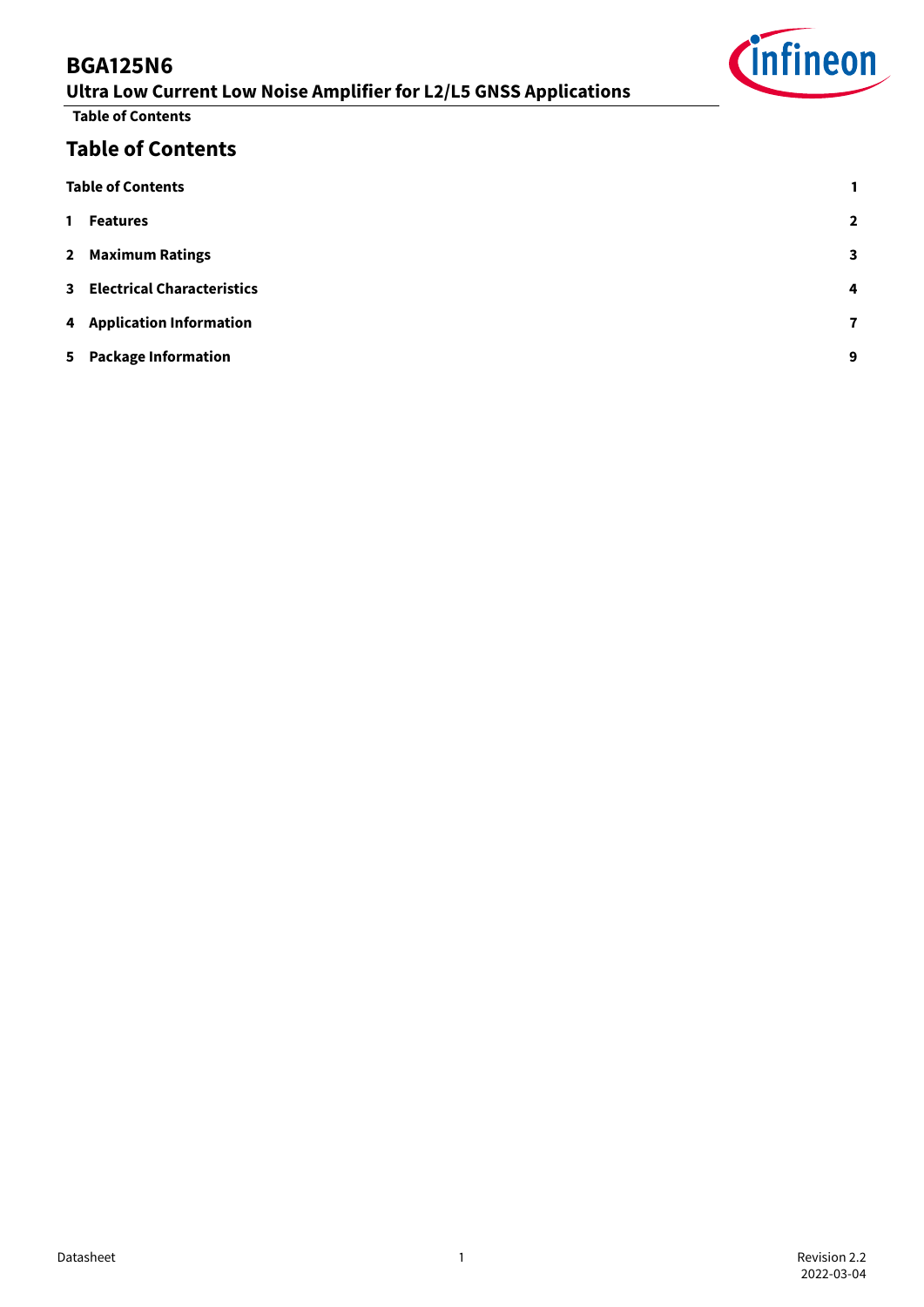## **BGA125N6 Ultra Low Current Low Noise Amplifier for L2/L5 GNSS Applications**

#### **Features**

## <span id="page-2-0"></span>**1 Features**

- Operation frequencies: 1164 to 1300 MHz
- Ultra low current consumption: 1.3 mA
- Wide supply voltage range: 1.1 V to 2.8 V
- High insertion power gain: 20.0 dB
- Low noise figure: 0.80 dB
- 2 kV HBM ESD protection (inluding AI pin)
- Only one external matching component needed
- $\bullet$  Ultra small TSNP-6-2 leadless package (footprint: 0.7 x 1.1 mm<sup>2</sup>)
- RoHS/WEEE compliant package



#### **Description**

The BGA125N6 is designed to enhance GNSS signal sensitivity for band L2/L5 especially in wearables and mobile cellular IoT applications. With the very good performance it ensures high system sensitivity. The ultra low power consumption of 1.5mW preserves valuable battery power, ideal for small battery powered GNSS devices. The wide supply voltage range from 1.1 V to 2.8 V ensure flexible design and high compatibility. Besides GPS L2 and L5, the GNSS LNA also covers Galileo E5a, E5b, E6, Glonass G3, G2, Beidou B3, B2 and IRNSS/NAVIC bands. The BGA125N6 LNA is manufactured in Infineon's patented bipolar technology.

The device has a very small size of only 0.7 x 1.1 mm<sup>2</sup> and a maximum height of 0.375 mm. The device configuration is shown in Fig. [1.](#page-2-1)

<span id="page-2-1"></span>

#### **Figure 1:** BGA125N6 Block diagram

| <b>Product Name</b> | <b>Marking</b> | Package     |
|---------------------|----------------|-------------|
| <b>BGA125N6</b>     |                | PG-TSNP-6-2 |



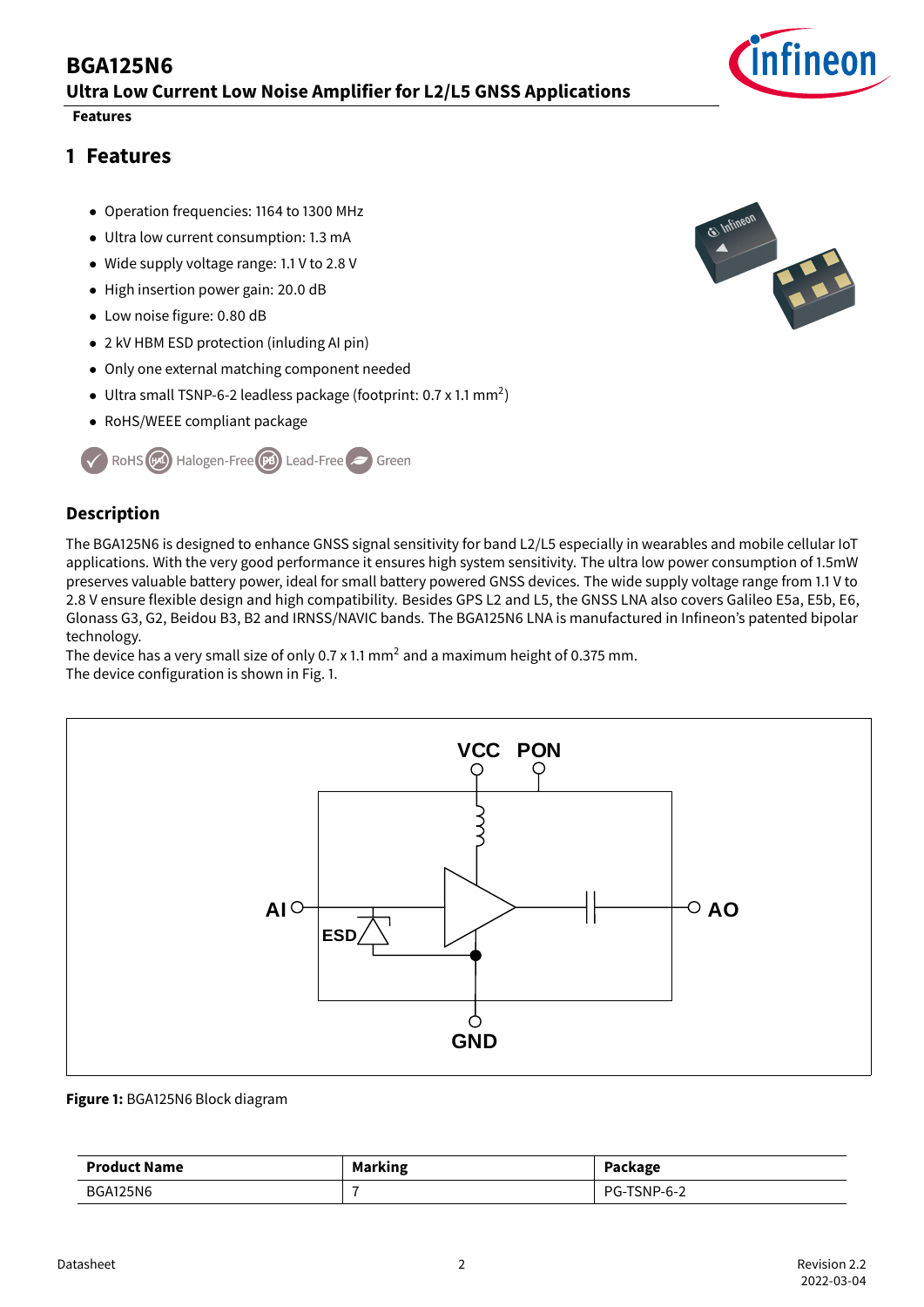## **BGA125N6 Ultra Low Current Low Noise Amplifier for L2/L5 GNSS Applications**



**Maximum Ratings**

### <span id="page-3-0"></span>**2 Maximum Ratings**

#### **Table 1: Maximum Ratings**

| <b>Parameter</b>          | <b>Values</b><br>Symbol |                 |                          |                    | Unit         | <b>Note / Test Condition</b>               |
|---------------------------|-------------------------|-----------------|--------------------------|--------------------|--------------|--------------------------------------------|
|                           |                         | Min.            | Typ.                     | Max.               |              |                                            |
| Voltage at pin VCC        | $V_{\text{CC}}$         | $-0.3$          |                          | 2.8                | $\vee$       |                                            |
| Voltage at pin Al         | $V_{\rm Al}$            | $-0.3$          | -                        | 0.9                | $\vee$       | $\overline{\phantom{0}}$                   |
| Voltage at pin AO         | $V_{AO}$                | $-0.3$          | -                        | $V_{\rm CC}$ + 0.3 | $\vee$       | $\qquad \qquad -$                          |
| Voltage at pin PON        | $V_{PON}$               | $-0.3$          | -                        | $V_{cc}$ + 0.3     | $\vee$       | $\qquad \qquad -$                          |
| Voltage at pin GND        | $V_{GND}$               | $-0.3$          | -                        | 0.3                | $\vee$       | $\overline{\phantom{0}}$                   |
| Current into pin VCC      | $I_{\text{CC}}$         | -               | -                        | 9                  | mA           | -                                          |
| RF input power            | $P_{\text{IN}}$         |                 |                          | $+25$              | dBm          | CW signal, VSWR 10:1, tested               |
|                           |                         |                 |                          |                    |              | at device level, VCC/VPON typ,             |
|                           |                         |                 |                          |                    |              | 25 $\degree$ C, for 30s and all modes $^2$ |
| Total power dissipation   | $P_{\text{tot}}$        | $\qquad \qquad$ | $\overline{\phantom{0}}$ | 60                 | mW           | $\overline{\phantom{0}}$                   |
| Junction temperature      | $T_{\rm J}$             | -               | -                        | 150                | $^{\circ}$ C | $\overline{\phantom{a}}$                   |
| Ambient temperature range | $T_A$                   | $-40$           | $\overline{\phantom{0}}$ | 85                 | $^{\circ}$ C | $\qquad \qquad$                            |
| Storage temperature range | $T_{STG}$               | $-55$           | -                        | 150                | $^{\circ}C$  | -                                          |
| ESD capability, HBM       | $V_{ESD\_HBM}$          | $-2000$         | —                        | $+2000$            | $\vee$       | 3                                          |

<span id="page-3-1"></span><sup>1</sup>All voltages refer to GND-Nodes unless otherwise noted

<span id="page-3-2"></span> $2$ RF input power higher than +10dBm exceeding operating range

<span id="page-3-3"></span> $3$ Human Body Model ANSI/ESDA/JEDEC JS-001 (R = 1.5 k $\Omega$ , C = 100 pF)

**Warning: Stresses above the max. values listed here may cause permanent damage to the device. Maximum ratings are absolute ratings; exceeding only one of these values may cause irreversible damage to the integrated circuit. Exposure** to conditions at or below absolute maximum rating but above the specified maximum operation conditions may affect **device reliability and life time. Functionality of the device might not be given under these conditions.**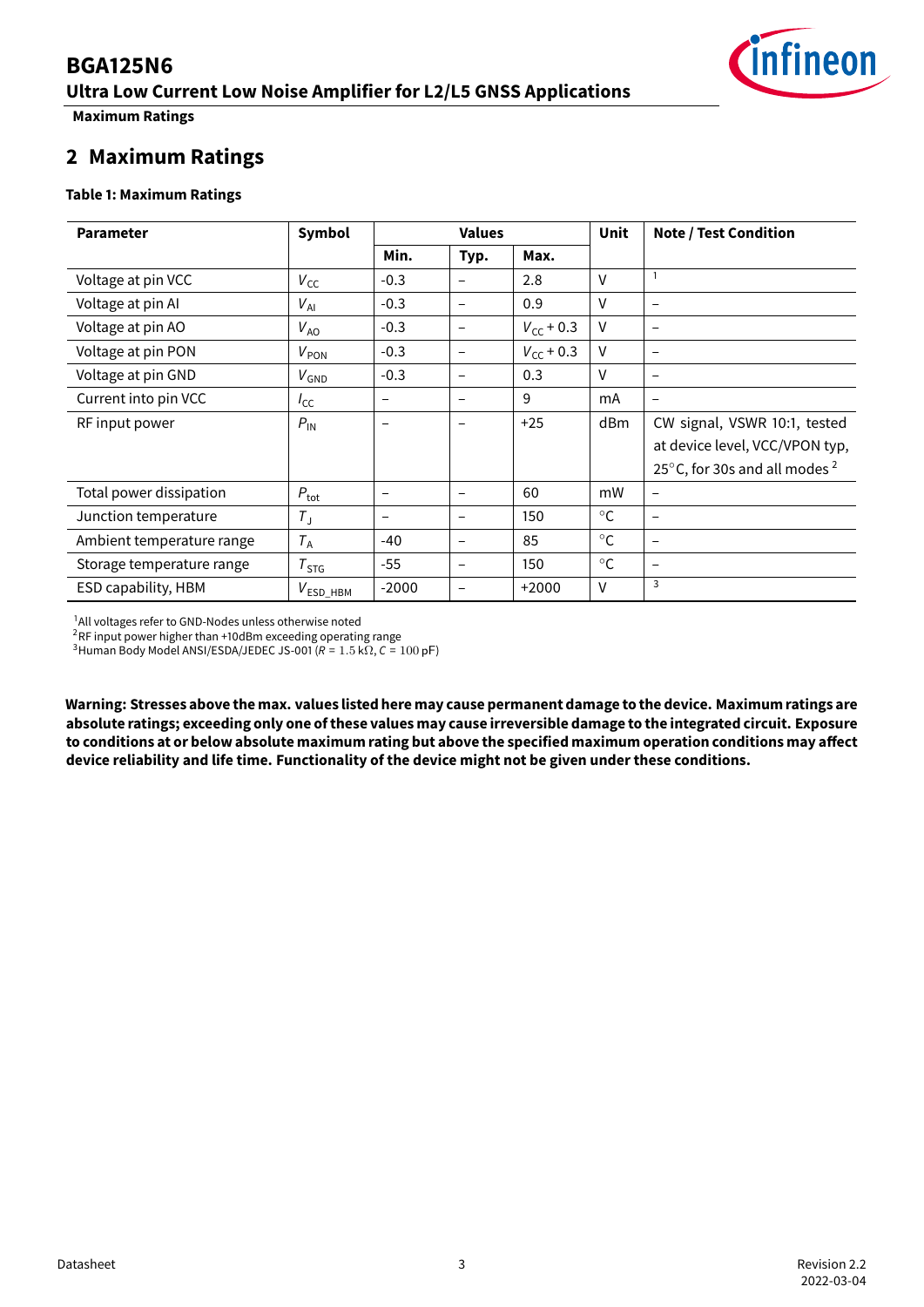# infineon

## **BGA125N6**

**Ultra Low Current Low Noise Amplifier for L2/L5 GNSS Applications**

**Electrical Characteristics**

## <span id="page-4-0"></span>**3 Electrical Characteristics**

#### **Table 3: Electrical Characteristics at**  $T_A = 25\degree C$ ,  $V_{CC} = 1.2$  V,  $f = 1164 - 1300$  MHz

| Parameter <sup>1</sup>               | Symbol              |                          | <b>Values</b>            |                          | <b>Unit</b> | <b>Note / Test Condition</b> |
|--------------------------------------|---------------------|--------------------------|--------------------------|--------------------------|-------------|------------------------------|
|                                      |                     | Min.                     | Typ.                     | Max.                     |             |                              |
| Supply Voltage                       | $V_{\text{CC}}$     | 1.1                      | 1.2                      | 2.8                      | $\vee$      | $\overline{a}$               |
|                                      |                     | $\overline{\phantom{0}}$ | 1.3                      | 1.65                     | mA          | ON-Mode                      |
| <b>Supply Current</b>                | $I_{\text{CC}}$     | $\qquad \qquad -$        | 0.2                      | 3                        | μA          | OFF-Mode                     |
|                                      |                     | 1.1                      | $\overline{\phantom{0}}$ | $V_{\text{CC}}$          | $\vee$      | ON-Mode                      |
| Power on Voltage                     | $V_{PON}$           | 0.0                      | $\overline{\phantom{0}}$ | 0.4                      | $\vee$      | OFF-Mode                     |
|                                      |                     | $\qquad \qquad -$        | 1.5                      | 3                        | μA          | ON-Mode                      |
| Power on Current                     | $I_{\text{PON}}$    | $\qquad \qquad -$        | $\overline{\phantom{0}}$ | 1                        | μA          | OFF-Mode                     |
| <b>Insertion Power Gain</b>          | $ S_{21} ^2$        | 17.6                     | 19.6                     | 21.6                     | dB          | ON-Mode                      |
| $f = 1176$ MHz                       |                     |                          |                          |                          |             |                              |
| Noise Figure <sup>2</sup>            | NF                  | $\overline{\phantom{0}}$ | 0.85                     | 1.25                     | dB          | ON-Mode                      |
| $f = 1176$ MHz $Z_S = 50Ω$           |                     |                          |                          |                          |             |                              |
| Input return loss <sup>3</sup>       | $RL_{IN}$           | 8.5                      | 11                       | $\overline{\phantom{a}}$ | dB          | ON-Mode                      |
| $f = 1176$ MHz                       |                     |                          |                          |                          |             |                              |
| Output return loss <sup>3</sup>      | RL <sub>OUT</sub>   | 10                       | 15                       | $\equiv$                 | dB          | ON-Mode                      |
| $f = 1176$ MHz                       |                     |                          |                          |                          |             |                              |
| Reverse isolation <sup>3</sup>       | $1/ S_{21} ^2$      | 25                       | 40                       | $\overline{\phantom{a}}$ | dB          | ON-Mode                      |
| $f = 1176$ MHz                       |                     |                          |                          |                          |             |                              |
| Power up settling time <sup>45</sup> | $t_{\rm S}$         | $\overline{\phantom{a}}$ | 9                        | 12                       | μs          | OFF-to ON-Mode               |
| Inband input 1dB-compression         | $IP_{1dB}$          | $-21$                    | $-17$                    | $\overline{\phantom{m}}$ | dBm         | ON-Mode                      |
| point <sup>3</sup>                   |                     |                          |                          |                          |             |                              |
| $f = 1176$ MHz                       |                     |                          |                          |                          |             |                              |
| Inband input 3rd-order intercept     | IIP <sub>3</sub>    | $-20$                    | $-15$                    | $\overline{\phantom{0}}$ | dBm         | ON-Mode                      |
| point3 6                             |                     |                          |                          |                          |             |                              |
| Out of band input 3rd-order in-      | IIP <sub>300B</sub> | $-3$                     | $\overline{2}$           | $\overline{\phantom{a}}$ | dBm         | ON-Mode                      |
| tercept point <sup>57</sup>          |                     |                          |                          |                          |             |                              |
| Stability <sup>5</sup>               | $\pmb{k}$           | >1                       | $\overline{\phantom{a}}$ | $\qquad \qquad -$        |             | $f = 20$ MHz-10 GHz          |

<span id="page-4-1"></span> $1$ Based on application described in chapter 4

<span id="page-4-2"></span><sup>2</sup>PCB losses are substrated

<span id="page-4-3"></span><sup>3</sup>Verification based on AQL; not 100% tested in production

<span id="page-4-4"></span><sup>4</sup>LNA gain changed to 90% of final gain value (in dB)

<span id="page-4-5"></span><sup>5</sup>Guaranteed by device design; not tested in production

<span id="page-4-6"></span>6 Inband @ 1176 MHz, Input power = −30 dBm for each tone, 1 MHz tone distance

<span id="page-4-7"></span> $7f1 = 1785$  MHz, f2 = 2401 MHz, Input power = -20 dBm for each tone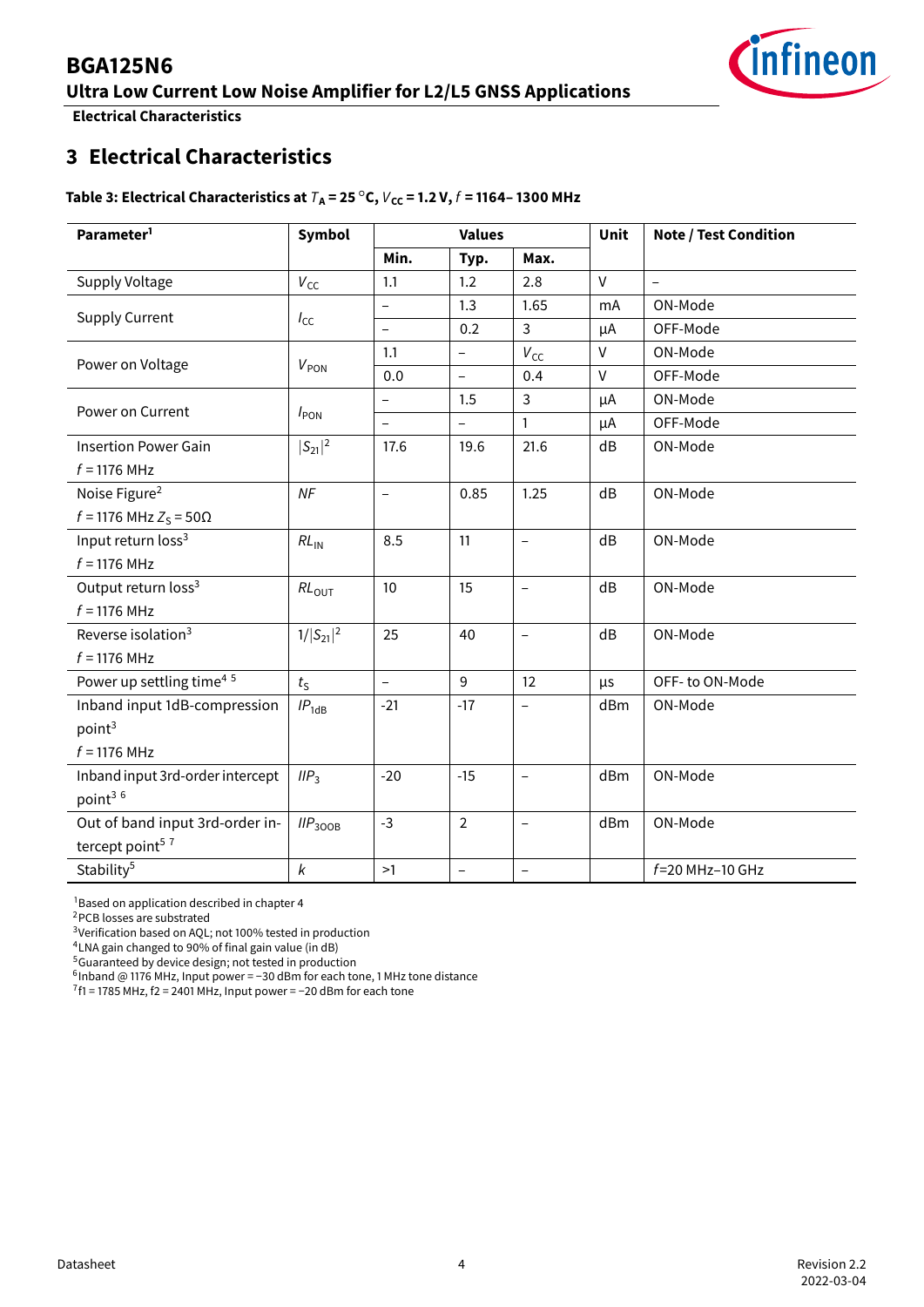## **Ultra Low Current Low Noise Amplifier for L2/L5 GNSS Applications**



**Electrical Characteristics**

#### **Table 4: Electrical Characteristics at**  $T_A$  = 25 °C,  $V_{CC}$  = 1.8 V,  $f$  = 1164–1300 MHz

| Parameter <sup>1</sup>               | Symbol              |                          | <b>Values</b>            |                          | Unit   | <b>Note / Test Condition</b> |  |
|--------------------------------------|---------------------|--------------------------|--------------------------|--------------------------|--------|------------------------------|--|
|                                      |                     | Min.                     | Typ.                     | Max.                     |        |                              |  |
| Supply Voltage                       | $V_{\text{CC}}$     | 1.1                      | 1.8                      | 2.8                      | $\vee$ | $\overline{a}$               |  |
|                                      |                     | $\overline{\phantom{0}}$ | 1.35                     | 1.7                      | mA     | ON-Mode                      |  |
| <b>Supply Current</b>                | $I_{\rm CC}$        | $\overline{\phantom{0}}$ | 0.2                      | 3                        | μA     | OFF-Mode                     |  |
|                                      |                     | 1.1                      | $\qquad \qquad -$        | $V_{\text{CC}}$          | $\vee$ | ON-Mode                      |  |
| Power on Voltage                     | $V_{PON}$           | 0.0                      | $\overline{\phantom{0}}$ | 0.4                      | $\vee$ | OFF-Mode                     |  |
|                                      |                     | $\qquad \qquad -$        | 1.5                      | 3                        | μA     | ON-Mode                      |  |
| Power on Current                     | $I_{PON}$           | $\overline{a}$           |                          | $\mathbf{1}$             | μA     | OFF-Mode                     |  |
| <b>Insertion Power Gain</b>          | $ S_{21} ^2$        | 18.0                     | 20.0                     | 22.0                     | dB     | ON-Mode                      |  |
| $f = 1176$ MHz                       |                     |                          |                          |                          |        |                              |  |
| Noise Figure <sup>2</sup>            | <b>NF</b>           | $\overline{\phantom{0}}$ | 0.80                     | 1.20                     | dB     | ON-Mode                      |  |
| $f = 1176$ MHz $Z_S = 50Ω$           |                     |                          |                          |                          |        |                              |  |
| Input return loss <sup>3</sup>       | $RL_{IN}$           | 8.5                      | 11                       | $\overline{\phantom{0}}$ | dB     | ON-Mode                      |  |
| $f = 1176$ MHz                       |                     |                          |                          |                          |        |                              |  |
| Output return loss <sup>3</sup>      | $RL_{OUT}$          | 10                       | 14                       | $\overline{\phantom{0}}$ | dB     | ON-Mode                      |  |
| $f = 1176$ MHz                       |                     |                          |                          |                          |        |                              |  |
| Reverse isolation <sup>3</sup>       | $1/ S_{21} ^2$      | 25                       | 40                       | $\qquad \qquad -$        | dB     | ON-Mode                      |  |
| $f = 1176$ MHz                       |                     |                          |                          |                          |        |                              |  |
| Power up settling time <sup>45</sup> | $t_{\rm S}$         | $\overline{\phantom{0}}$ | 8                        | 11                       | μs     | OFF-to ON-Mode               |  |
| Inband input 1dB-compression         | $IP_{1dB}$          | $-19$                    | $-15$                    | $\qquad \qquad -$        | dBm    | ON-Mode                      |  |
| point <sup>3</sup>                   |                     |                          |                          |                          |        |                              |  |
| $f = 1176$ MHz                       |                     |                          |                          |                          |        |                              |  |
| Inband input 3rd-order intercept     | IIP <sub>3</sub>    | $-20$                    | $-15$                    | $\overline{\phantom{0}}$ | dBm    | ON-Mode                      |  |
| point3 6                             |                     |                          |                          |                          |        |                              |  |
| Out of band input 3rd-order in-      | IIP <sub>300B</sub> | $-3$                     | $\overline{2}$           | $\qquad \qquad -$        | dBm    | ON-Mode                      |  |
| tercept point <sup>57</sup>          |                     |                          |                          |                          |        |                              |  |
| Stability <sup>5</sup>               | $\pmb{k}$           | >1                       | $\overline{\phantom{0}}$ | $\overline{\phantom{0}}$ |        | f=20 MHz-10 GHz              |  |

<span id="page-5-0"></span><sup>1</sup> Based on application described in chapter 4

<span id="page-5-1"></span><sup>2</sup>PCB losses are substrated

<span id="page-5-2"></span><sup>3</sup>Verification based on AQL; not 100% tested in production

<span id="page-5-3"></span><sup>4</sup>LNA gain changed to 90% of final gain value (in dB)

<span id="page-5-4"></span><sup>5</sup>Guaranteed by device design; not tested in production

<span id="page-5-5"></span>6 Inband @ 1176 MHz, Input power = −30 dBm for each tone, 1 MHz tone distance

<span id="page-5-6"></span> $7f1 = 1785$  MHz, f2 = 2401 MHz, Input power = -20 dBm for each tone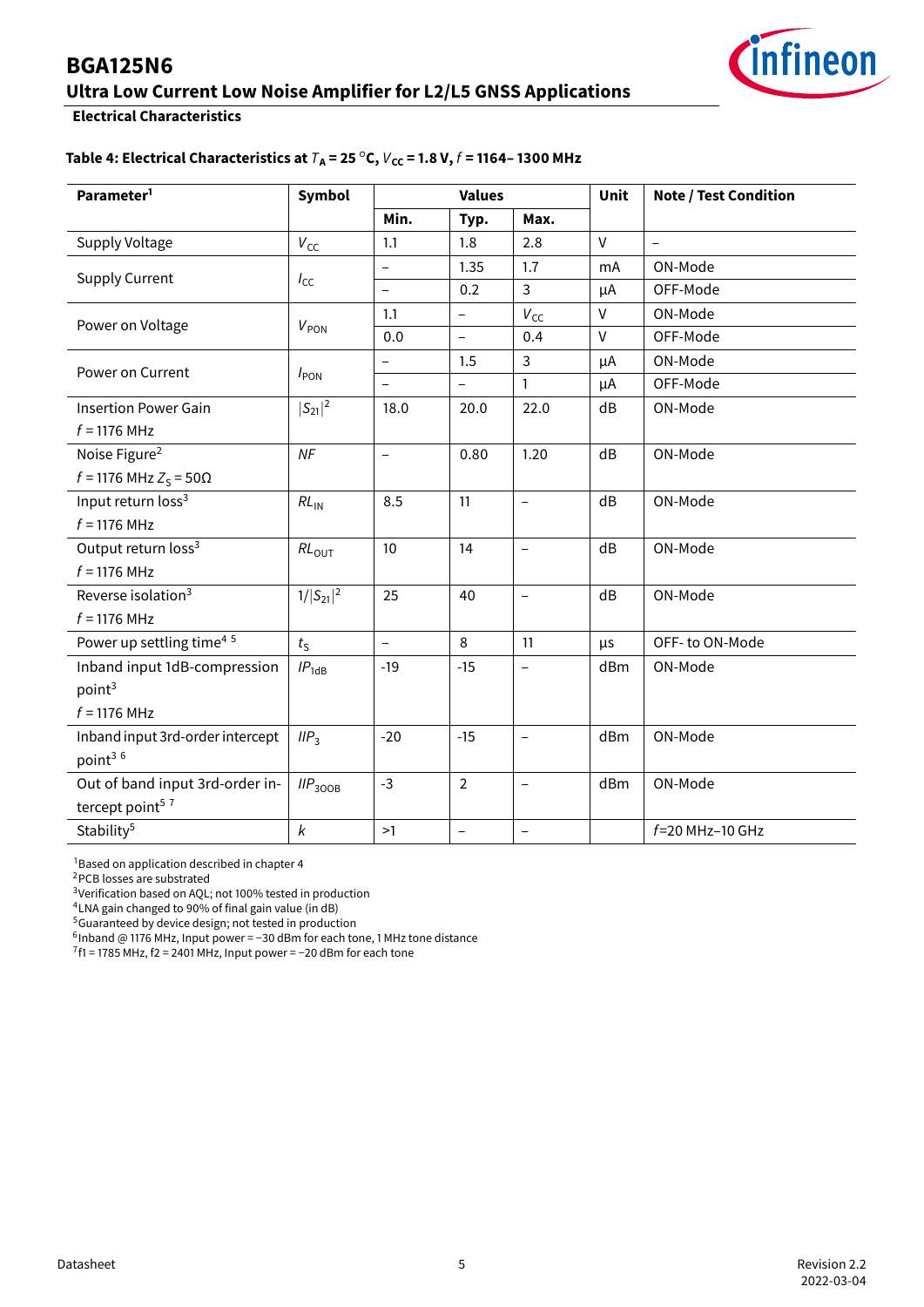## **Ultra Low Current Low Noise Amplifier for L2/L5 GNSS Applications**



#### **Electrical Characteristics**

#### **Table 5: Electrical Characteristics at**  $T_A$  = 25 °C,  $V_{cc}$  = 2.8 V,  $f$  = 1164– 1300 MHz

| Parameter <sup>1</sup>               | <b>Symbol</b>       |                          | <b>Values</b>            |                          | Unit         | <b>Note / Test Condition</b> |  |
|--------------------------------------|---------------------|--------------------------|--------------------------|--------------------------|--------------|------------------------------|--|
|                                      |                     | Min.                     | Typ.                     | Max.                     |              |                              |  |
| Supply Voltage                       | $V_{\text{CC}}$     | 1.1                      | 2.8                      | 2.8                      | $\mathsf{V}$ | $\overline{a}$               |  |
|                                      |                     | $\overline{\phantom{0}}$ | 1.45                     | 1.8                      | mA           | ON-Mode                      |  |
| <b>Supply Current</b>                | $I_{\text{CC}}$     | $\overline{\phantom{0}}$ | 0.2                      | $\mathsf{3}$             | μA           | OFF-Mode                     |  |
|                                      |                     | 1.1                      | $\overline{\phantom{0}}$ | $V_{\text{CC}}$          | $\vee$       | ON-Mode                      |  |
| Power on Voltage                     | $V_{PON}$           | 0.0                      | $\overline{\phantom{0}}$ | 0.4                      | $\vee$       | OFF-Mode                     |  |
|                                      |                     | $\qquad \qquad -$        | 1.5                      | $\mathsf{3}$             | μA           | ON-Mode                      |  |
| Power on Current                     | $I_{\text{PON}}$    |                          |                          | $\mathbf{1}$             | μA           | OFF-Mode                     |  |
| <b>Insertion Power Gain</b>          | $ S_{21} ^2$        | 18.7                     | 20.2                     | 22.2                     | dB           | ON-Mode                      |  |
| $f = 1176$ MHz                       |                     |                          |                          |                          |              |                              |  |
| Noise Figure <sup>2</sup>            | NF                  | $\qquad \qquad -$        | 0.80                     | 1.20                     | dB           | ON-Mode                      |  |
| $f = 1176$ MHz $Z_S = 50Ω$           |                     |                          |                          |                          |              |                              |  |
| Input return loss <sup>3</sup>       | $RL_{IN}$           | 8.5                      | 11                       | $\overline{a}$           | dB           | ON-Mode                      |  |
| $f = 1176$ MHz                       |                     |                          |                          |                          |              |                              |  |
| Output return loss <sup>3</sup>      | $RL_{OUT}$          | 10                       | 15                       | $\equiv$                 | dB           | ON-Mode                      |  |
| $f = 1176$ MHz                       |                     |                          |                          |                          |              |                              |  |
| Reverse isolation <sup>3</sup>       | $1/ S_{21} ^2$      | 25                       | 40                       | $\qquad \qquad -$        | dB           | ON-Mode                      |  |
| $f = 1176$ MHz                       |                     |                          |                          |                          |              |                              |  |
| Power up settling time <sup>45</sup> | $t_{\rm S}$         | $\overline{\phantom{0}}$ | 8                        | 11                       | μs           | OFF-to ON-Mode               |  |
| Inband input 1dB-compression         | $IP_{1dB}$          | $-16$                    | $-12$                    | $\qquad \qquad -$        | dBm          | ON-Mode                      |  |
| point <sup>3</sup>                   |                     |                          |                          |                          |              |                              |  |
| $f = 1176$ MHz                       |                     |                          |                          |                          |              |                              |  |
| Inband input 3rd-order intercept     | IIP <sub>3</sub>    | $-19$                    | $-14$                    | $\equiv$                 | dBm          | ON-Mode                      |  |
| point3 6                             |                     |                          |                          |                          |              |                              |  |
| Out of band input 3rd-order in-      | IIP <sub>300B</sub> | $-3$                     | $\overline{2}$           | $\overline{\phantom{0}}$ | dBm          | ON-Mode                      |  |
| tercept point <sup>57</sup>          |                     |                          |                          |                          |              |                              |  |
| Stability <sup>5</sup>               | k                   | >1                       | $\qquad \qquad -$        | $\overline{\phantom{0}}$ |              | $f = 20$ MHz-10 GHz          |  |

<span id="page-6-0"></span><sup>1</sup> Based on application described in chapter 4

<span id="page-6-1"></span><sup>2</sup>PCB losses are substrated

<span id="page-6-2"></span><sup>3</sup>Verification based on AQL; not 100% tested in production

<span id="page-6-3"></span><sup>4</sup>LNA gain changed to 90% of final gain value (in dB)

<span id="page-6-4"></span><sup>5</sup>Guaranteed by device design; not tested in production

<span id="page-6-5"></span>6 Inband @ 1176 MHz, Input power = −30 dBm for each tone, 1 MHz tone distance

<span id="page-6-6"></span> $7f1 = 1785$  MHz, f2 = 2401 MHz, Input power = -20 dBm for each tone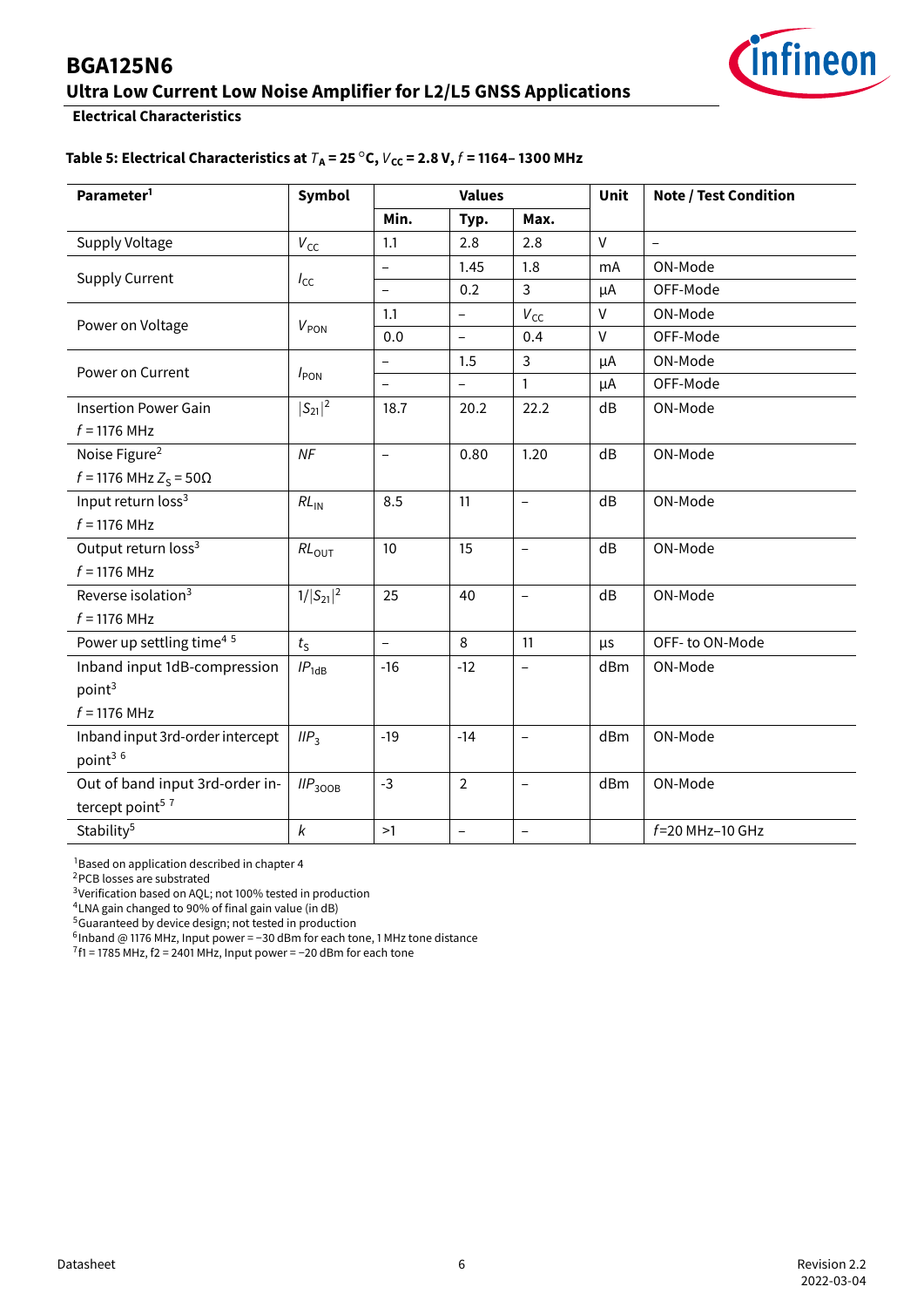## **BGA125N6 Ultra Low Current Low Noise Amplifier for L2/L5 GNSS Applications**

**Application Information**

## <span id="page-7-0"></span>**4 Application Information**

#### **Pin Configuration and Function**



**Figure 2:** BGA125N6 Pin Configuration (top view)

#### **Table 6: Pin Definition and Function**

| Pin No. | <b>Name</b> | <b>Function</b>   |
|---------|-------------|-------------------|
|         | <b>GND</b>  | Ground            |
| 2       | <b>VCC</b>  | DC Supply         |
|         | AO.         | <b>LNA Output</b> |
| 4       | <b>GND</b>  | Ground            |
| 5       | AI          | LNA Input         |
| 6       | <b>PON</b>  | Power On Control  |

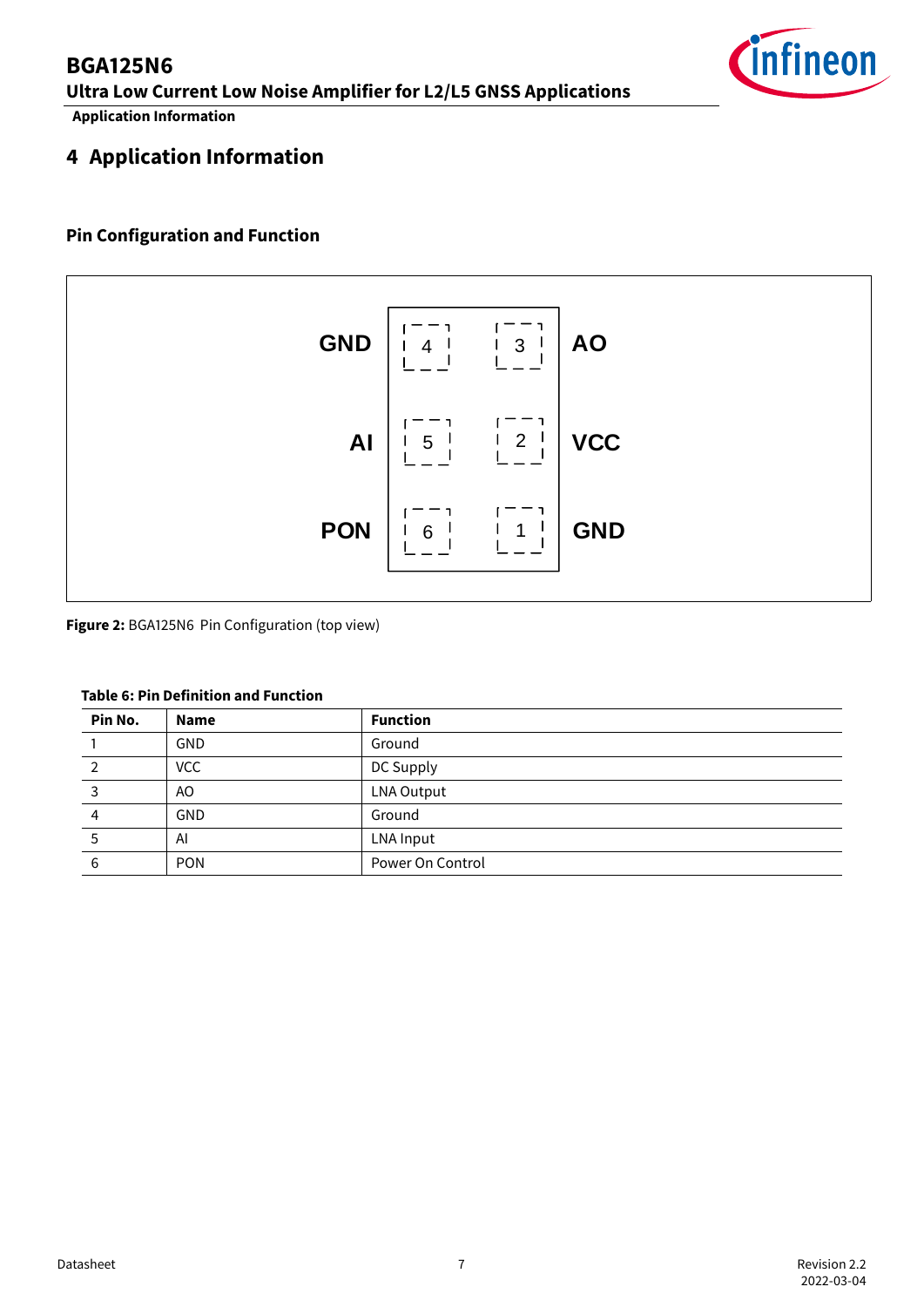**Ultra Low Current Low Noise Amplifier for L2/L5 GNSS Applications**



**Application Information**

#### **Application Board Configuration**



#### **Figure 3:** BGA125N6 Application Schematic

#### **Table 7: Bill of Materials Table**

| <b>Name</b>    | Value           | Package     | <b>Manufacturer</b> | <b>Function</b>          |
|----------------|-----------------|-------------|---------------------|--------------------------|
| C1 (optional)  | 1nF             | 0402        | Various             | DC block <sup>1</sup>    |
| C2 (optional)  | $>$ 1nF         | 0402        | Various             | $RF$ bypass <sup>2</sup> |
|                | 16nH            | 0402        | Murata LQW15 type   | Input matching           |
| N <sub>1</sub> | <b>BGA125N6</b> | PG-TSNP-6-2 | Infineon            | <b>GNSS LNA</b>          |

<sup>1</sup>DC block might be realized with pre-filter in GNSS applications.

<sup>2</sup>RF bypass recommended to mitigate power supply noise.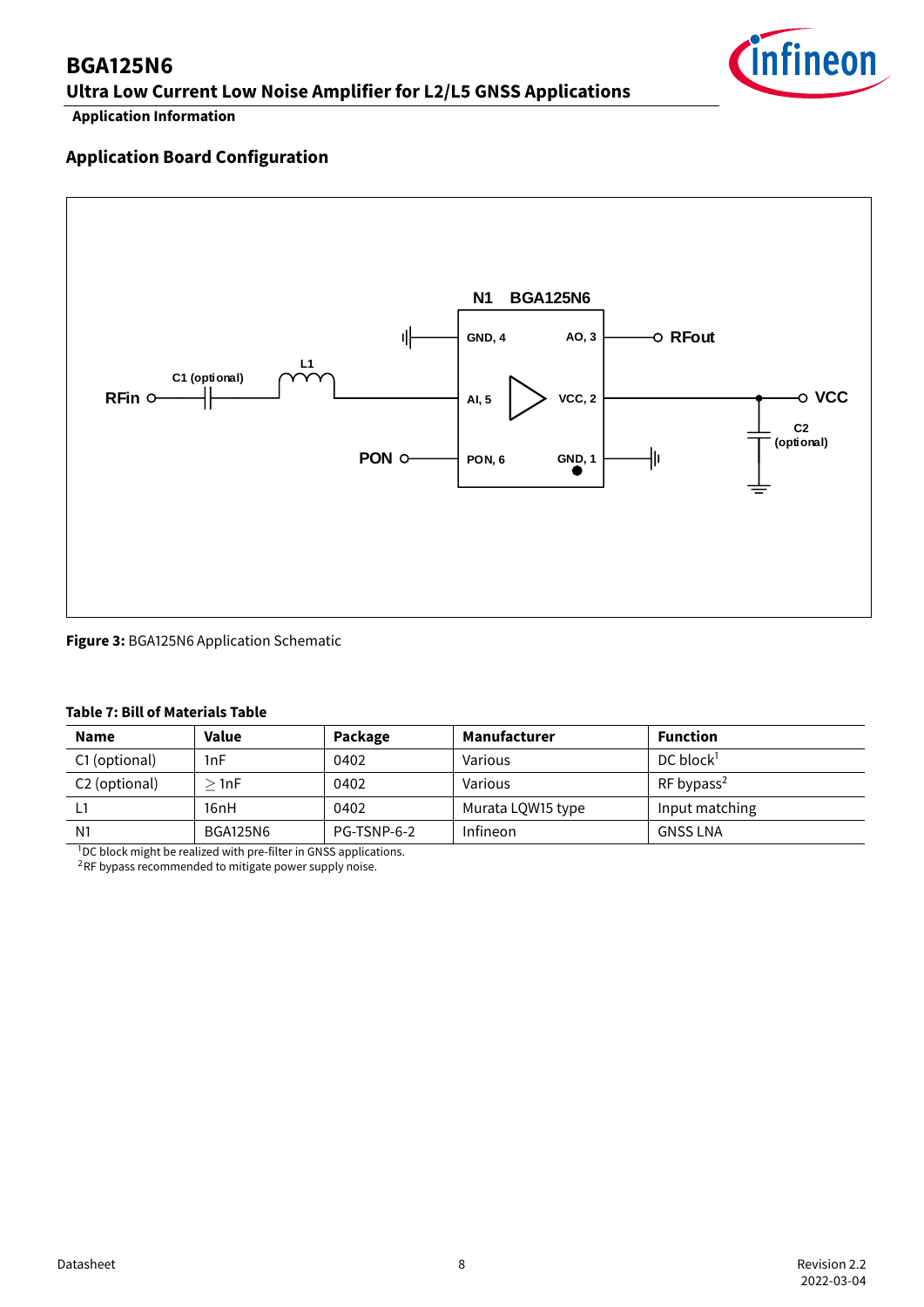**Ultra Low Current Low Noise Amplifier for L2/L5 GNSS Applications**



#### **Package Information**

## <span id="page-9-0"></span>**5 Package Information**



**Figure 4:** PG-TSNP-6-2 Package Outline (0.7mm x 1.1mm x 0.375mm)



**Figure 5:** Footprint Recommendation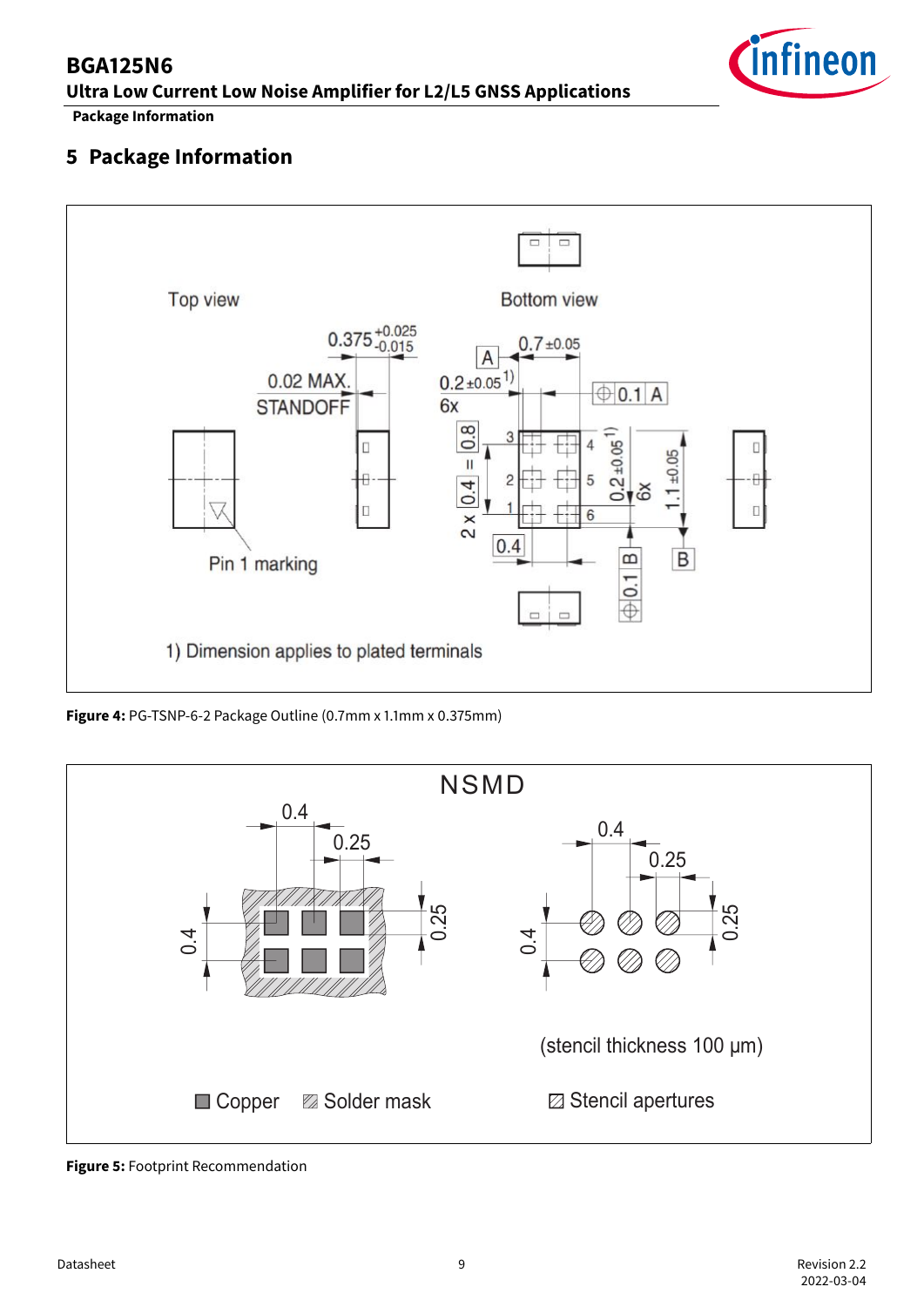**Ultra Low Current Low Noise Amplifier for L2/L5 GNSS Applications**



**Package Information**



**Figure 6:** Marking Specification (top view)

#### **Table 8: Monthly Date Code Marking**

| Month         | 2015 | 2016           | 2017 | 2018         | 2019 | 2020          | 2021 | 2022         | 2023 | 2024           | 2025 | 2026 |
|---------------|------|----------------|------|--------------|------|---------------|------|--------------|------|----------------|------|------|
|               | a    | р              | Α    | P            | a    | р             | Α    | P            | a    | p              | A    | P    |
| $\mathfrak z$ | b    | q              | B    | Q            | b    | q             | B    | Q            | b    | q              | B    |      |
| 3             |      | r              | r    | R            | c    |               |      | $\mathsf{R}$ | c    | r              | С    | R    |
| 4             | d    | S              | D    | S            | d    | S             | D    | S            | d    | S              | D    | S.   |
| 5             | e    |                | E    |              | e    |               | E    | Т            | e    |                | E    |      |
| 6             |      | u              | F    | U            |      | u             | F    | U            |      | u              | F    |      |
| 7             | g    | v              | G    | ν            | g    | v             | G    | v            | g    | $\mathsf{v}$   | G    |      |
| 8             | h.   | X              | Н    | X            | h    | x             | H    | X            | h    | X              | н    | v    |
| 9             |      | $\mathsf{V}$   |      | $\checkmark$ |      | $\mathsf{V}$  |      | $\vee$       |      | $\mathsf{V}$   |      | v    |
| 10            | k    | z              | Κ    | 7            | k    | z             | K    | 7            | k    | z              | Κ    |      |
| 11            |      | $\mathfrak{D}$ |      | 4            |      | $\mathcal{P}$ |      | 4            |      | $\overline{2}$ |      |      |
| 12            | n    | 3              | Ν    | 5            | n    | 3             | N    | 5            | n    | 3              | Ν    |      |



**Figure 7:** PG-TSNP-6-2 Carrier Tape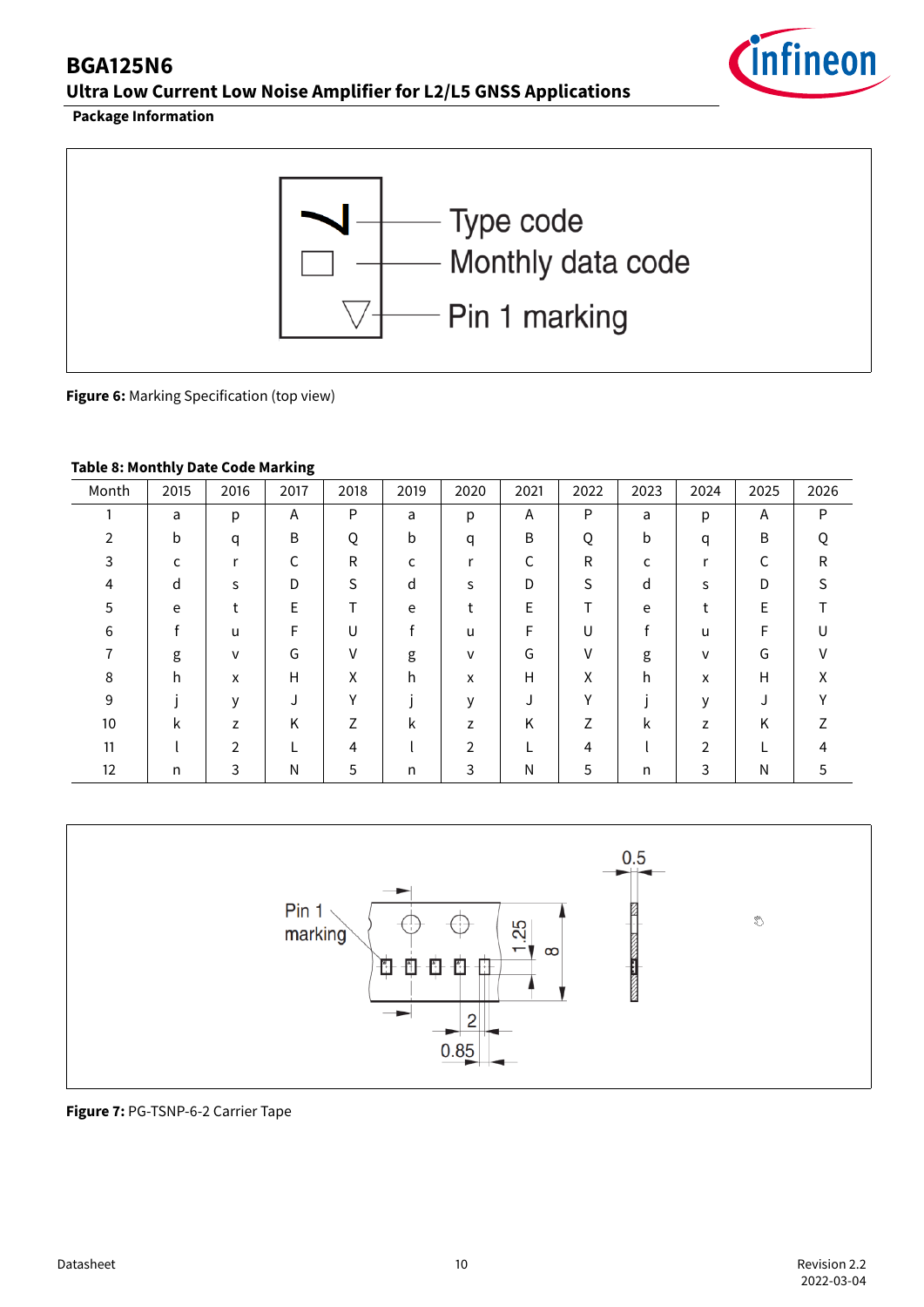

| <b>Revision History</b>  |                                                  |  |  |  |  |  |
|--------------------------|--------------------------------------------------|--|--|--|--|--|
|                          |                                                  |  |  |  |  |  |
| Page or Item             | Subjects (major changes since previous revision) |  |  |  |  |  |
| Revision 2.2, 2022-03-04 |                                                  |  |  |  |  |  |
| <b>Revision History</b>  |                                                  |  |  |  |  |  |
| all                      | Update max VCC limit                             |  |  |  |  |  |
| 3                        | Update RF input power conditions                 |  |  |  |  |  |
|                          |                                                  |  |  |  |  |  |
|                          |                                                  |  |  |  |  |  |
|                          |                                                  |  |  |  |  |  |